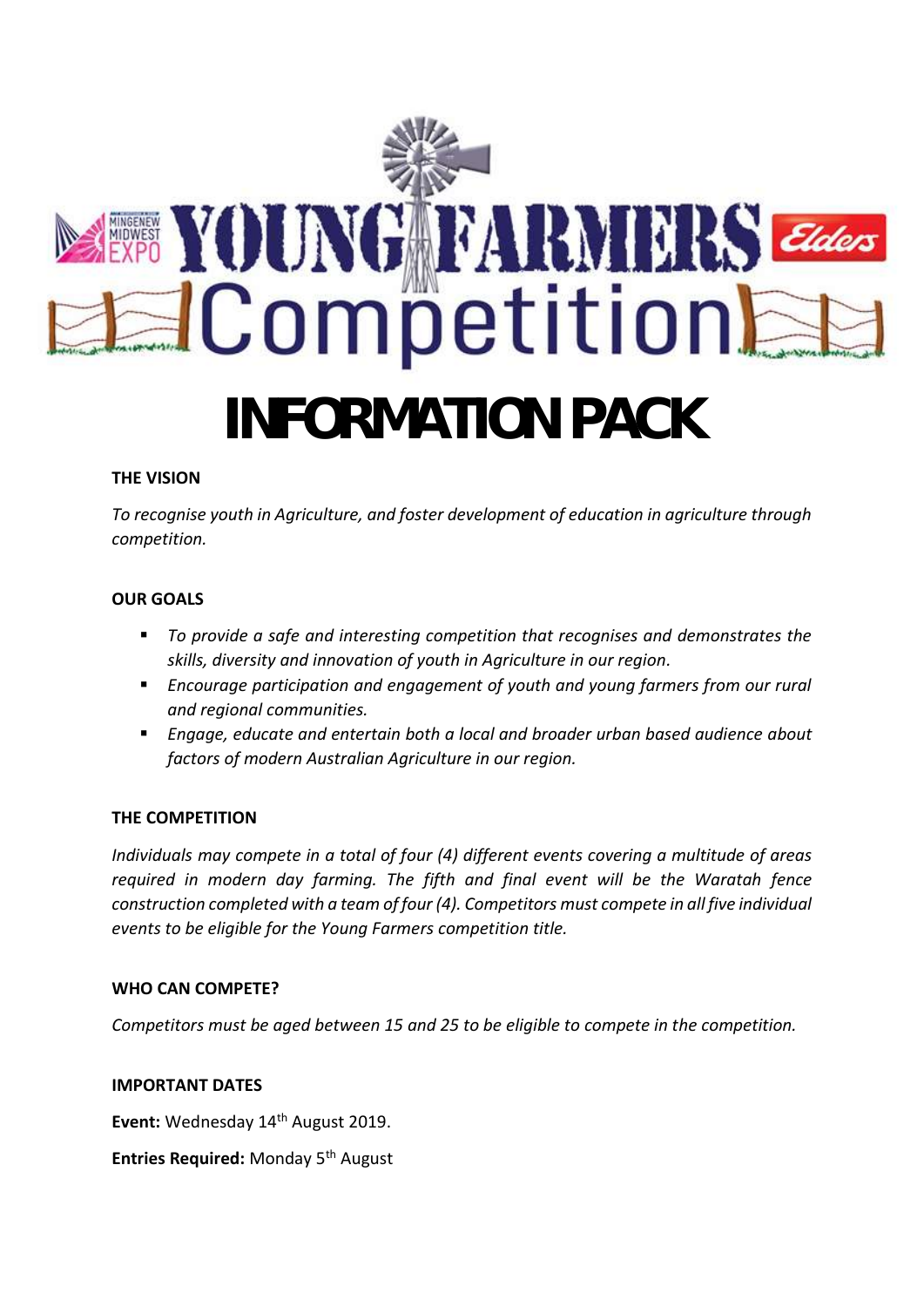

#### **CHALLENGES/ EVENT SECTIONS**

## *1) Merino sheep judging- ASA State Finals Qualifier*

*Judge two classes of 4 animals and present an oral presentation to an overjudge explaining your placings.*

## *2) Merino fleece judging- ASA State Finals Qualifier*

*Judge two classes of 4 fleeces and present an oral presentation to an overjudge explaining your placings.*

## *3) Beef cattle judging- ASA State Finals Qualifier*

*Judge two classes of 4 animals and present an oral presentation to an overjudge explaining your placings.*

## *4) Crop production*

*Identify a series of weeds, seeds, pests and diseases common in cereal and pasture crops in the Midwest.*

# *5) Team fencing*

*As a team construct a Waratah stock fence (one plain wire, ringlock, use of gripples and figure 8) within the allocated time of 50 minutes.*

#### **THINGS TO REMEMBER**

- The rules and regulations provided by the Mingenew Midwest Expo must be adhered *to, at all times.*
- *A hat and enclosed footwear are a must!*
- *The judge's decision is final*
- The livestock and props are all kindly provided by supporters of the MMWE we and *appreciate the care and well-being of their property to be maintained.*